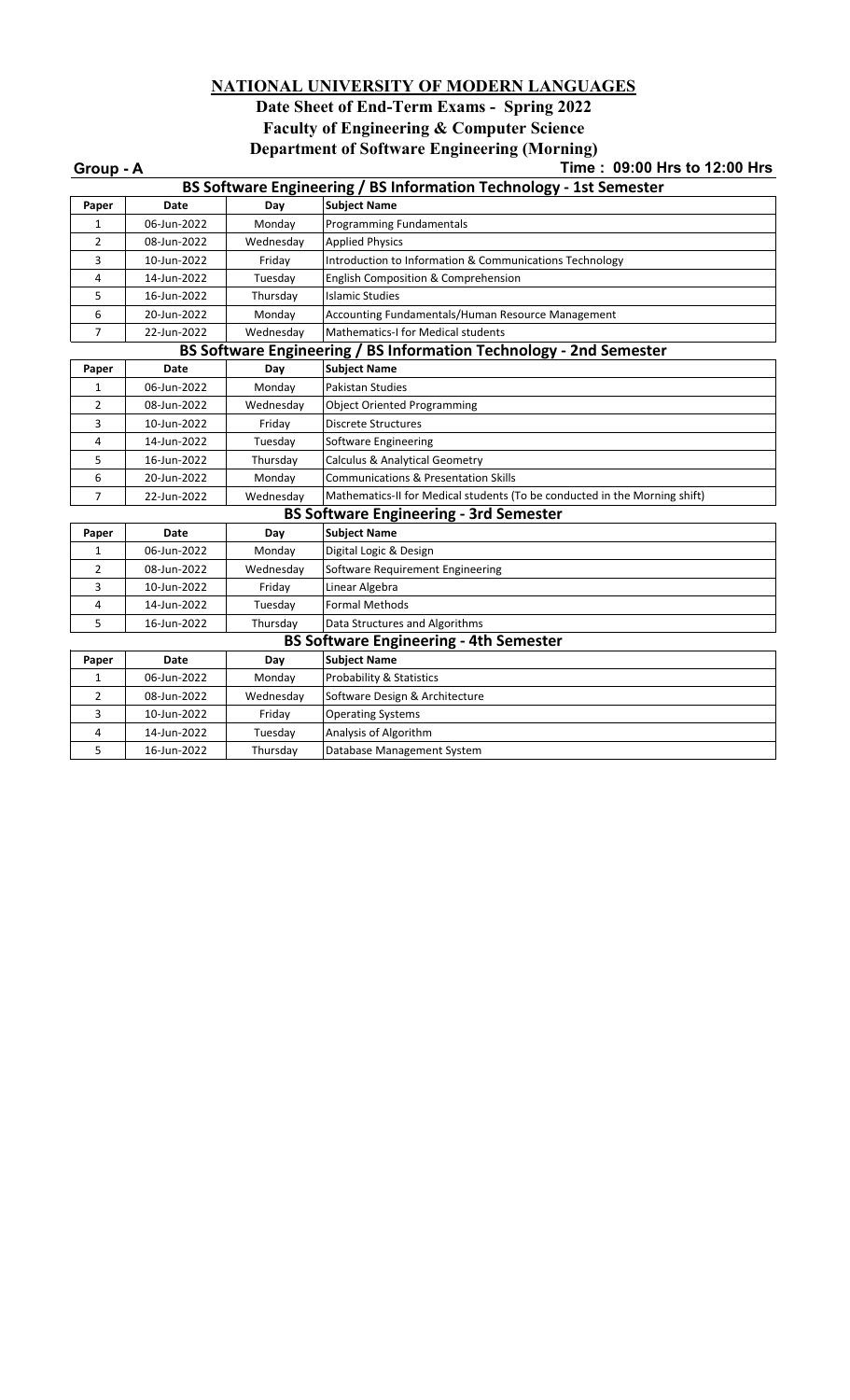| <b>BS Software Engineering - 5th Semester</b> |                                               |           |                                       |  |  |  |  |
|-----------------------------------------------|-----------------------------------------------|-----------|---------------------------------------|--|--|--|--|
| Paper                                         | <b>Date</b>                                   | Day       | <b>Subject Name</b>                   |  |  |  |  |
| 1                                             | 06-Jun-2022                                   | Monday    | <b>Computer Networks</b>              |  |  |  |  |
| 2                                             | 08-Jun-2022                                   | Wednesday | <b>Visual Programming</b>             |  |  |  |  |
| 3                                             | 10-Jun-2022                                   | Friday    | Software Construction & Development   |  |  |  |  |
| 4                                             | 14-Jun-2022                                   | Tuesday   | Human Computer Interaction            |  |  |  |  |
| 5                                             | 16-Jun-2022                                   | Thursday  | <b>Artificial Intelligence</b>        |  |  |  |  |
| <b>BS Software Engineering - 6th Semester</b> |                                               |           |                                       |  |  |  |  |
| Paper                                         | Date                                          | Day       | <b>Subject Name</b>                   |  |  |  |  |
| 1                                             | 06-Jun-2022                                   | Monday    | <b>Professional Practices</b>         |  |  |  |  |
| 2                                             | 08-Jun-2022                                   | Wednesday | <b>Technical and Business Writing</b> |  |  |  |  |
| 3                                             | 10-Jun-2022                                   | Friday    | Web Engineering                       |  |  |  |  |
| 4                                             | 14-Jun-2022                                   | Tuesday   | Mobile App Development                |  |  |  |  |
| 5                                             | 16-Jun-2022                                   | Thursday  | Software Quality Engineering          |  |  |  |  |
| 6                                             | 20-Jun-2022                                   | Monday    | <b>Information Security</b>           |  |  |  |  |
|                                               | <b>BS Software Engineering - 7th Semester</b> |           |                                       |  |  |  |  |
| Paper                                         | Date                                          | Day       | <b>Subject Name</b>                   |  |  |  |  |
| 1                                             | 06-Jun-2022                                   | Monday    | Software Project Management           |  |  |  |  |
| 2                                             | 08-Jun-2022                                   | Wednesday | <b>Operations Research</b>            |  |  |  |  |
| 3                                             | 10-Jun-2022                                   | Friday    | Software Re-Engineering               |  |  |  |  |
| 4                                             | 14-Jun-2022                                   | Tuesday   | Web Engineering-II                    |  |  |  |  |
| <b>BS Software Engineering - 8th Semester</b> |                                               |           |                                       |  |  |  |  |
| Paper                                         | Date                                          | Day       | <b>Subject Name</b>                   |  |  |  |  |
| $\mathbf{1}$                                  | 06-Jun-2022                                   | Monday    | Introduction to Psychology            |  |  |  |  |
| 2                                             | 08-Jun-2022                                   | Wednesday | Foreign Language                      |  |  |  |  |
| 3                                             | 10-Jun-2022                                   | Friday    | Entrepreneurship                      |  |  |  |  |